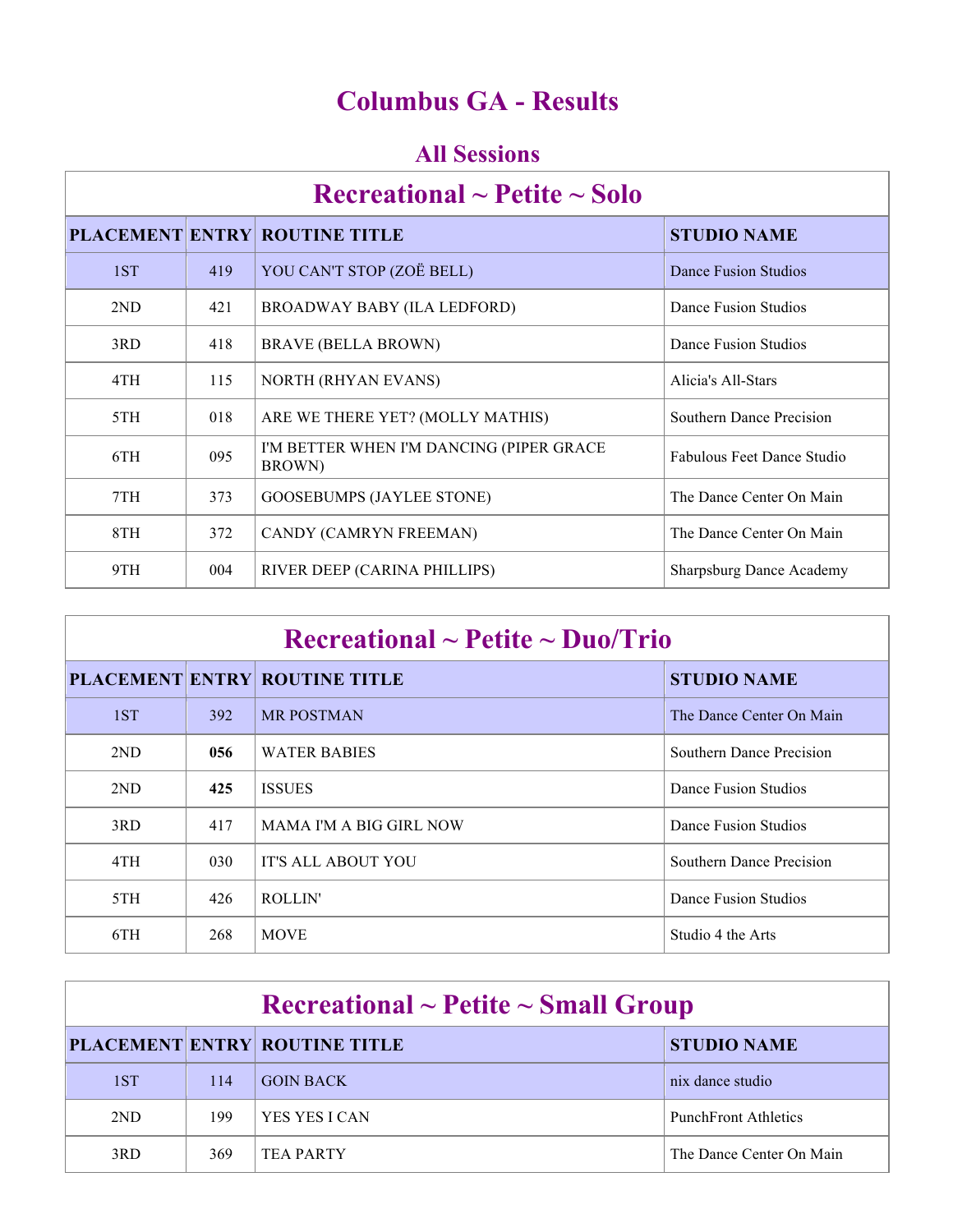| 4TH  | 387 | <b>STAND BY ME</b>      | The Dance Center On Main        |
|------|-----|-------------------------|---------------------------------|
| 5TH  | 043 | <b>HEIGH HO</b>         | Southern Dance Precision        |
| 6TH  | 430 | <b>HEART CRY</b>        | Dance Fusion Studios            |
| 7TH  | 402 | <b>RISKY BUSINESS</b>   | The Dance Center On Main        |
| 8TH  | 016 | <b>FABULOUS</b>         | <b>Sharpsburg Dance Academy</b> |
| 9TH  | 408 | <b>ROCKFORD PEACHES</b> | The Dance Center On Main        |
| 10TH | 295 | <b>HEAL THE WORLD</b>   | Debbie's School of Dance        |

| $\rm Recreational \sim Petitle \sim Line$ |     |                                      |                           |  |
|-------------------------------------------|-----|--------------------------------------|---------------------------|--|
|                                           |     | <b>PLACEMENT ENTRY ROUTINE TITLE</b> | <b>STUDIO NAME</b>        |  |
| 1ST                                       | 220 | MONOPOLY                             | Barbara's Studio of Dance |  |

| $\rm Recreational \sim Petite \sim Production$ |     |                                      |                          |  |
|------------------------------------------------|-----|--------------------------------------|--------------------------|--|
|                                                |     | <b>PLACEMENT ENTRY ROUTINE TITLE</b> | <b>STUDIO NAME</b>       |  |
| 1ST                                            | 362 | <b>UWILLY WONKA</b>                  | The Dance Center On Main |  |

| $\rm Recreational \sim Junior \sim Solo$ |     |                                                              |                                 |  |
|------------------------------------------|-----|--------------------------------------------------------------|---------------------------------|--|
|                                          |     | <b>PLACEMENT ENTRY ROUTINE TITLE</b>                         | <b>STUDIO NAME</b>              |  |
| 1ST                                      | 125 | COPYCAT (SOPHIE BELL)                                        | Alicia's All-Stars              |  |
| 2ND                                      | 131 | <b>QUEEN OF HEARTS (ISABELLA MABRY)</b>                      | Center Stage Dance Studio       |  |
| 3RD                                      | 008 | AIN'T NOTHIN' WRONG WITH THAT (KYNSLEY<br><b>BENEFIELD</b> ) | Southern Dance Precision        |  |
| 4TH                                      | 124 | SOMEWHERE ONLY WE KNOW (BLAKELY<br>LANKFORD)                 | Alicia's All-Stars              |  |
| 5TH                                      | 122 | IT'LL GET BETTER (GRETCHEN UNDERWOOD)                        | Alicia's All-Stars              |  |
| 6TH                                      | 063 | WILD HORSES (ELLA BUSBY)                                     | <b>Sharpsburg Dance Academy</b> |  |
| 7TH                                      | 123 | LOOK UP CHILD (LAURYNN GLEASON)                              | Alicia's All-Stars              |  |
| 8TH                                      | 017 | RAINBOW (ANNABELLE BRADLEY)                                  | <b>Southern Dance Precision</b> |  |
| 9TH                                      | 439 | HALO (LYDIA GHIO)                                            | Dance Fusion Studios            |  |
| 10TH                                     | 132 | THE MAD HATTER (ARDEN BROWN)                                 | Center Stage Dance Studio       |  |
| 11TH                                     | 121 | GIRL IN THE MIRROR (JORDANA LINCOVE)                         | Alicia's All-Stars              |  |
| 12TH                                     | 186 | EMERGENCY (KIMBER RAY)                                       | <b>Central Elite Studios</b>    |  |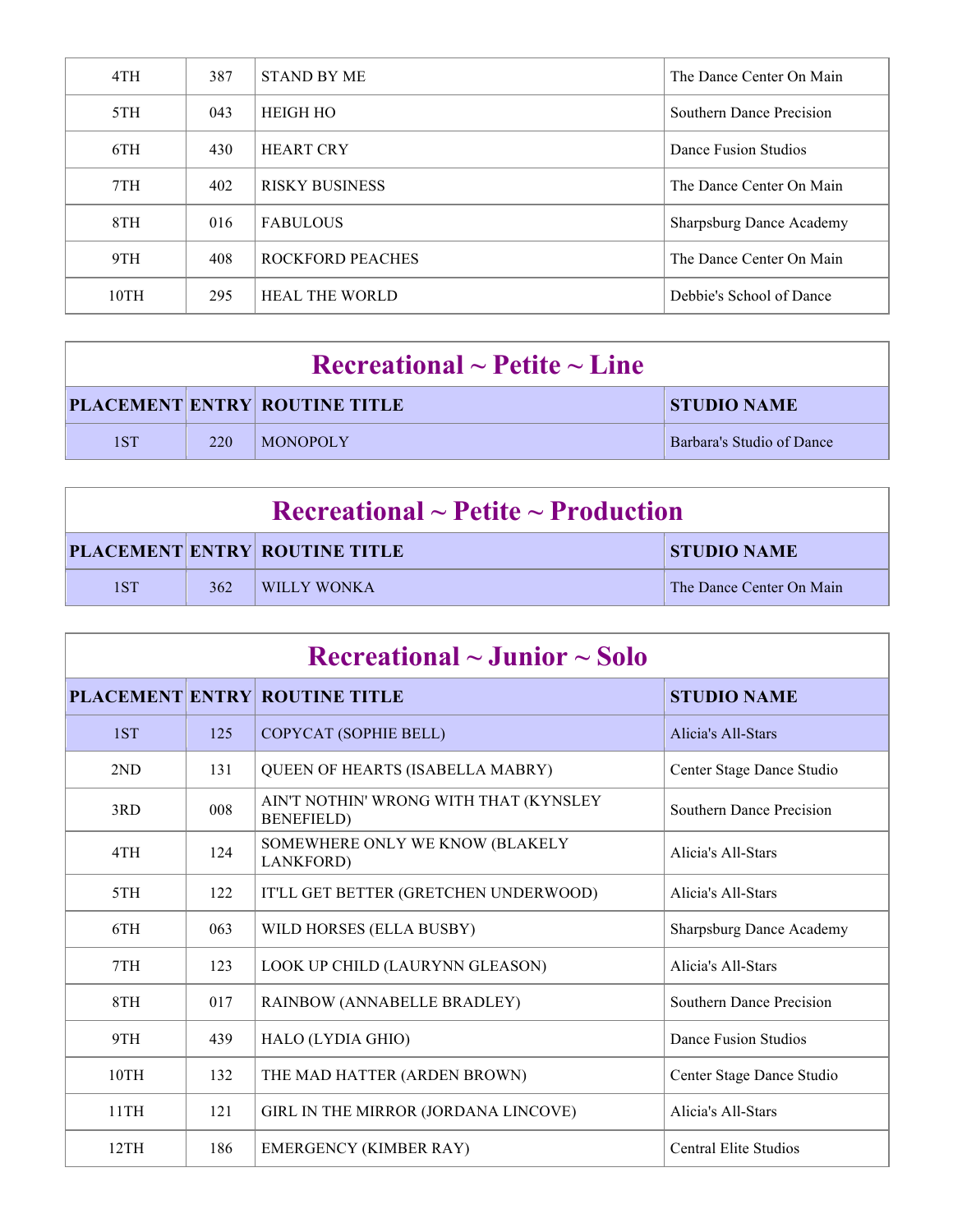| Recreational $\sim$ Junior $\sim$ Duo/Trio |     |                                      |                                          |  |
|--------------------------------------------|-----|--------------------------------------|------------------------------------------|--|
|                                            |     | <b>PLACEMENT ENTRY ROUTINE TITLE</b> | <b>STUDIO NAME</b>                       |  |
| 1ST                                        | 245 | <b>THE INVESTMENT</b>                | Studio 4 the Arts                        |  |
| 2ND                                        | 049 | AIN'T NO OTHER MAN                   | South West Ga Performing Arts<br>Academy |  |
| 3RD                                        | 079 | <b>QUEENS</b>                        | <b>Fabulous Feet Dance Studio</b>        |  |
| 4TH                                        | 247 | <b>RIVERSIDE</b>                     | Studio 4 the Arts                        |  |
| 5TH                                        | 102 | <b>VALERIE</b>                       | Fabulous Feet Dance Studio               |  |
| 6TH                                        | 321 | <b>RESPECT</b>                       | Duet Dance Academy                       |  |
| 7TH                                        | 278 | <b>COLD HEARTED SNAKE</b>            | Debbie's School of Dance                 |  |
| 8TH                                        | 440 | USE WHAT YOU GOT                     | Dance Fusion Studios                     |  |
| 9TH                                        | 047 | <b>DUMB BLONDE</b>                   | Southern Dance Precision                 |  |
| 10TH                                       | 051 | DROP TOP                             | South West Ga Performing Arts<br>Academy |  |

| $\rm Recreational \sim Junior \sim Small~Group$ |     |                                      |                                   |  |
|-------------------------------------------------|-----|--------------------------------------|-----------------------------------|--|
|                                                 |     | <b>PLACEMENT ENTRY ROUTINE TITLE</b> | <b>STUDIO NAME</b>                |  |
| 1ST                                             | 092 | <b>WERK OUT</b>                      | <b>Fabulous Feet Dance Studio</b> |  |
| 2ND                                             | 217 | <b>LITTTLE BIRD</b>                  | Barbara's Studio of Dance         |  |
| 3RD                                             | 294 | <b>FLASHLIGHT</b>                    | Debbie's School of Dance          |  |
| 4TH                                             | 447 | <b>COME FLY WITH ME</b>              | Dance Fusion Studios              |  |
| 5TH                                             | 329 | <b>SAY SOMETHING</b>                 | Duet Dance Academy                |  |
| 6TH                                             | 352 | <b>CARS THAT GO BOOM</b>             | Duet Dance Academy                |  |
| 6TH                                             | 204 | <b>BOP</b>                           | Barbara's Studio of Dance         |  |
| 7TH                                             | 137 | <b>CIRQUE</b>                        | Center Stage Dance Studio         |  |
| 8TH                                             | 136 | <b>LET'S DANCE</b>                   | Price Performing Arts Center      |  |
| 9TH                                             | 080 | MR. POSTMAN                          | <b>Fabulous Feet Dance Studio</b> |  |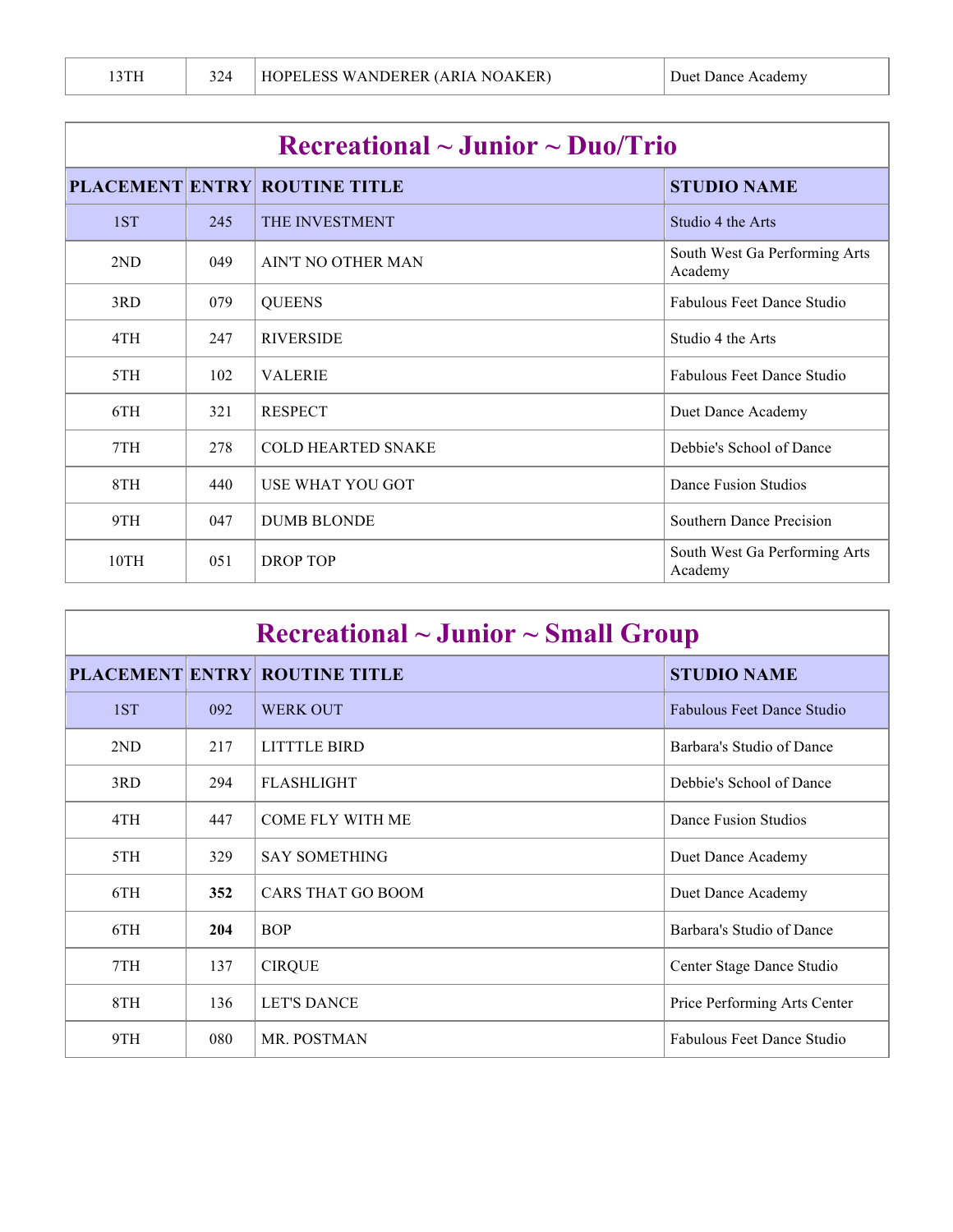|     |     | <b>PLACEMENT ENTRY ROUTINE TITLE</b> | <b>STUDIO NAME</b>                       |
|-----|-----|--------------------------------------|------------------------------------------|
| 1ST | 055 | TIK-TOK                              | South West Ga Performing Arts<br>Academy |
| 2ND | 031 | <b>HARRIET</b>                       | South West Ga Performing Arts<br>Academy |
| 3RD | 200 | <b>ALADDIN</b>                       | Barbara's Studio of Dance                |
| 4TH | 067 | <b>BLACK PARADE</b>                  | South West Ga Performing Arts<br>Academy |

| $\rm Recreational \sim Junior \sim Production$ |     |                                      |                                  |  |
|------------------------------------------------|-----|--------------------------------------|----------------------------------|--|
|                                                |     | <b>PLACEMENT ENTRY ROUTINE TITLE</b> | STUDIO NAME                      |  |
| 1ST                                            | 215 | <b>LET'S GO TO THE MOVIES</b>        | <b>Barbara's Studio of Dance</b> |  |

| $\rm Recreational \sim Teen \sim Solo$ |     |                                         |                            |  |
|----------------------------------------|-----|-----------------------------------------|----------------------------|--|
|                                        |     | <b>PLACEMENT ENTRY ROUTINE TITLE</b>    | <b>STUDIO NAME</b>         |  |
| 1ST                                    | 138 | THE ROSE (LEIGHA LOWE)                  | Alicia's All-Stars         |  |
| 2 <sub>ND</sub>                        | 152 | ADELAIDE'S LAMENT (ALLEIGH SMITH)       | Center Stage Dance Studio  |  |
| 3RD                                    | 134 | ON THE FLOOR (AUDREY ESPOSITO)          | Alicia's All-Stars         |  |
| 4TH                                    | 061 | SEVEN NATION ARMY (KAYLA THIRD)         | Southern Dance Precision   |  |
| 5TH                                    | 347 | <b>CONSTELLATIONS (ISABELLA FOSTER)</b> | Duet Dance Academy         |  |
| 6TH                                    | 342 | LOSE CONTROL (DELILAH NAEFE)            | Duet Dance Academy         |  |
| 7TH                                    | 074 | WHIPPED INTO SHAPE (MILLY SIMMONS)      | Fabulous Feet Dance Studio |  |

| $\rm Recreational \sim Teen \sim Duo/Trio$ |     |                                      |                                          |  |
|--------------------------------------------|-----|--------------------------------------|------------------------------------------|--|
|                                            |     | <b>PLACEMENT ENTRY ROUTINE TITLE</b> | <b>STUDIO NAME</b>                       |  |
| 1ST                                        | 087 | <b>BLAME IT ON THE BOOGIE</b>        | <b>Fabulous Feet Dance Studio</b>        |  |
| 2ND                                        | 023 | <b>BAD GUY</b>                       | South West Ga Performing Arts<br>Academy |  |
| 3RD                                        | 449 | <b>BEAUTIFUL THING</b>               | Dance Fusion Studios                     |  |
| 3RD                                        | 389 | CAMILLE, COLETTE, FIFI               | The Dance Center On Main                 |  |
| 4TH                                        | 450 | <b>REMEDY</b>                        | Dance Fusion Studios                     |  |
| 5TH                                        | 313 | <b>FIDELITY</b>                      | Duet Dance Academy                       |  |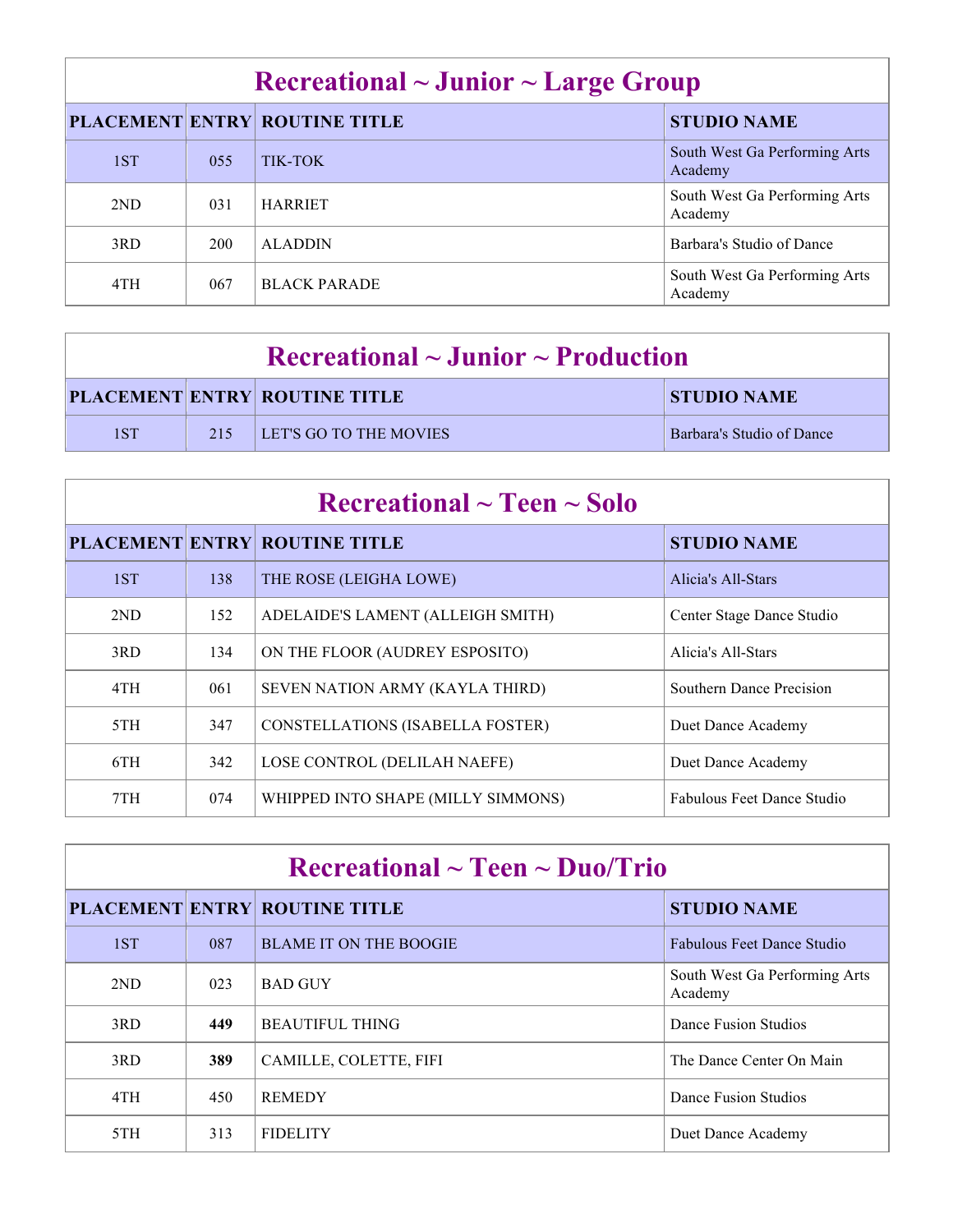| $\rm Recreational \sim Teen \sim Small\,\, Group$ |     |                                      |                                   |  |
|---------------------------------------------------|-----|--------------------------------------|-----------------------------------|--|
|                                                   |     | <b>PLACEMENT ENTRY ROUTINE TITLE</b> | <b>STUDIO NAME</b>                |  |
| 1ST                                               | 142 | <b>HIGH FASHION</b>                  | Price Performing Arts Center      |  |
| 2ND                                               | 451 | <b>LOST</b>                          | Dance Fusion Studios              |  |
| 3RD                                               | 367 | <b>LA BAMBA</b>                      | The Dance Center On Main          |  |
| 4TH                                               | 316 | <b>JULIANNA CALM DOWN</b>            | Duet Dance Academy                |  |
| 5TH                                               | 081 | <b>DIAMONDS</b>                      | <b>Fabulous Feet Dance Studio</b> |  |

| $\rm Recreational \sim Teen \sim Large\ Group$ |     |                                      |                                 |  |
|------------------------------------------------|-----|--------------------------------------|---------------------------------|--|
|                                                |     | <b>PLACEMENT ENTRY ROUTINE TITLE</b> | <b>STUDIO NAME</b>              |  |
| 1ST                                            | 334 | <b>BABEL</b>                         | Duet Dance Academy              |  |
| 2ND                                            | 328 | <b>BODY LANGUAGE</b>                 | Duet Dance Academy              |  |
| 3RD                                            | 202 | <b>SHAKE THE ROOM</b>                | Barbara's Studio of Dance       |  |
| 4TH                                            | 001 | <b>HAIRSPRAY</b>                     | <b>Sharpsburg Dance Academy</b> |  |

| $\rm Recreational \sim Senior \sim Solo$ |     |                                           |                                 |  |
|------------------------------------------|-----|-------------------------------------------|---------------------------------|--|
|                                          |     | <b>PLACEMENT ENTRY ROUTINE TITLE</b>      | <b>STUDIO NAME</b>              |  |
| 1ST                                      | 029 | IF THE WORLD WAS ENDING (RIHANA MURSALIM) | <b>Sharpsburg Dance Academy</b> |  |
| 2ND                                      | 206 | UP ON THE TABLE (RACHEL WHITE)            | <b>PunchFront Athletics</b>     |  |
| 3RD                                      | 208 | <b>COASTLINE (RORY ARRINGTON)</b>         | <b>PunchFront Athletics</b>     |  |
| 4TH                                      | 007 | <b>BORED (TERA CRANSTON)</b>              | <b>Sharpsburg Dance Academy</b> |  |
| 5TH                                      | 370 | CHERRY WINE (KILEY WILLIAMSON)            | The Dance Center On Main        |  |

| $\rm Recreational \sim Senior \sim Duo/Trio$ |     |                                      |                             |  |
|----------------------------------------------|-----|--------------------------------------|-----------------------------|--|
|                                              |     | <b>PLACEMENT ENTRY ROUTINE TITLE</b> | <b>STUDIO NAME</b>          |  |
| 1ST                                          | 218 | <b>BEWARE OF THE DOG</b>             | <b>PunchFront Athletics</b> |  |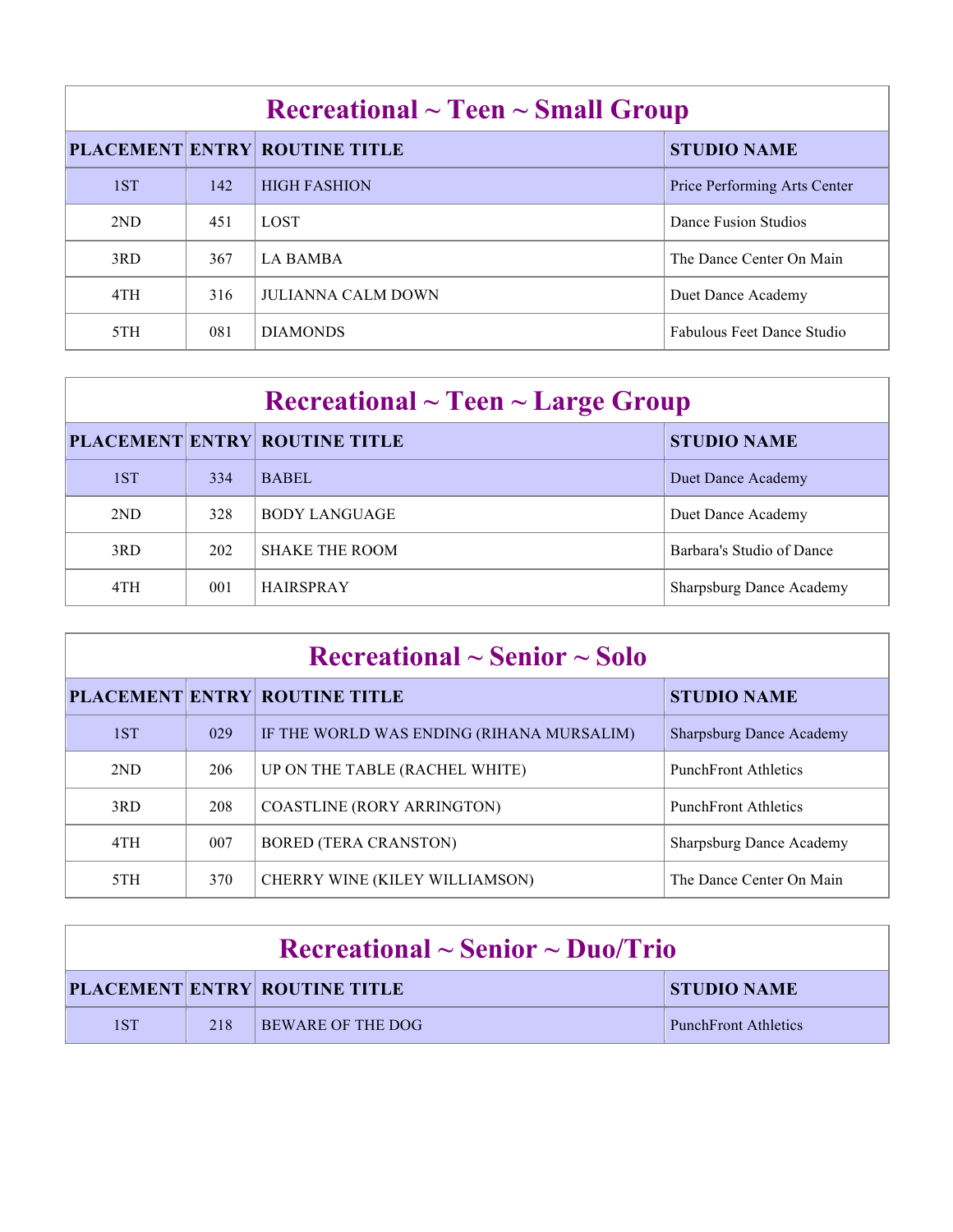| $\rm Recreational \sim Senior \sim Small\,\, Group$ |     |                                      |                          |
|-----------------------------------------------------|-----|--------------------------------------|--------------------------|
|                                                     |     | <b>PLACEMENT ENTRY ROUTINE TITLE</b> | <b>STUDIO NAME</b>       |
| 1ST                                                 | 363 | UNCHAINED MELODY                     | The Dance Center On Main |

| Intermediate $\sim$ Petite $\sim$ Solo |     |                                      |                          |  |
|----------------------------------------|-----|--------------------------------------|--------------------------|--|
|                                        |     | <b>PLACEMENT ENTRY ROUTINE TITLE</b> | <b>STUDIO NAME</b>       |  |
| 1ST                                    | 318 | MAD WORLD (KYLEIGH KENNEDY)          | Duet Dance Academy       |  |
| 2ND                                    | 382 | COLORS OF THE WIND (CHELSEA STONE)   | The Dance Center On Main |  |
| 3RD                                    | 297 | G.N.O. (KYLIE HOLT)                  | Debbie's School of Dance |  |

| Intermediate $\sim$ Petite $\sim$ Duo/Trio |     |                                      |                          |
|--------------------------------------------|-----|--------------------------------------|--------------------------|
|                                            |     | <b>PLACEMENT ENTRY ROUTINE TITLE</b> | STUDIO NAME              |
| 1ST                                        | 397 | <b>LOOKING FOR THE RAINBOW</b>       | The Dance Center On Main |

| Intermediate $\sim$ Junior $\sim$ Solo |     |                                       |                             |
|----------------------------------------|-----|---------------------------------------|-----------------------------|
|                                        |     | <b>PLACEMENT ENTRY ROUTINE TITLE</b>  | <b>STUDIO NAME</b>          |
| 1ST                                    | 465 | <b>WARNING SIGN (TAYLOR LEE)</b>      | Dance Fusion Studios        |
| 2ND                                    | 346 | <b>RAINBOW (GABBY POST)</b>           | Duet Dance Academy          |
| 3RD                                    | 274 | <b>BLUEBIRD (DELANEY BRUENING)</b>    | Studio 4 the Arts           |
| 4TH                                    | 472 | DON'T RAIN ON MY PARADE (GRACE SMITH) | Dance Fusion Studios        |
| 5TH                                    | 076 | REBEL HEART (MACEY SHOOK)             | <b>5678 DANCE</b>           |
| 6TH                                    | 461 | FAME (KHLOE WOODSON)                  | Dance Fusion Studios        |
| 7TH                                    | 470 | COLD HEARTED SNAKE (PEYTEN CRAWFORD)  | Dance Fusion Studios        |
| 7TH                                    | 464 | ARE WE THERE YET (ALYXANDRIA MILLER)  | Dance Fusion Studios        |
| 8TH                                    | 467 | <b>MADNESS (CHLOE LOWE)</b>           | Dance Fusion Studios        |
| 9TH                                    | 462 | <b>CLEAN (DESI JANE HALL)</b>         | Dance Fusion Studios        |
| 10TH                                   | 471 | I'M AVAILABLE (BAILEY DENDER)         | Dance Fusion Studios        |
| 11TH                                   | 469 | RIVER DEEP (JASMINE GRIFFITHS)        | <b>Dance Fusion Studios</b> |
| 12TH                                   | 157 | WATCH ME NOW (KYLIE HAYWOOD)          | Center Stage Dance Studio   |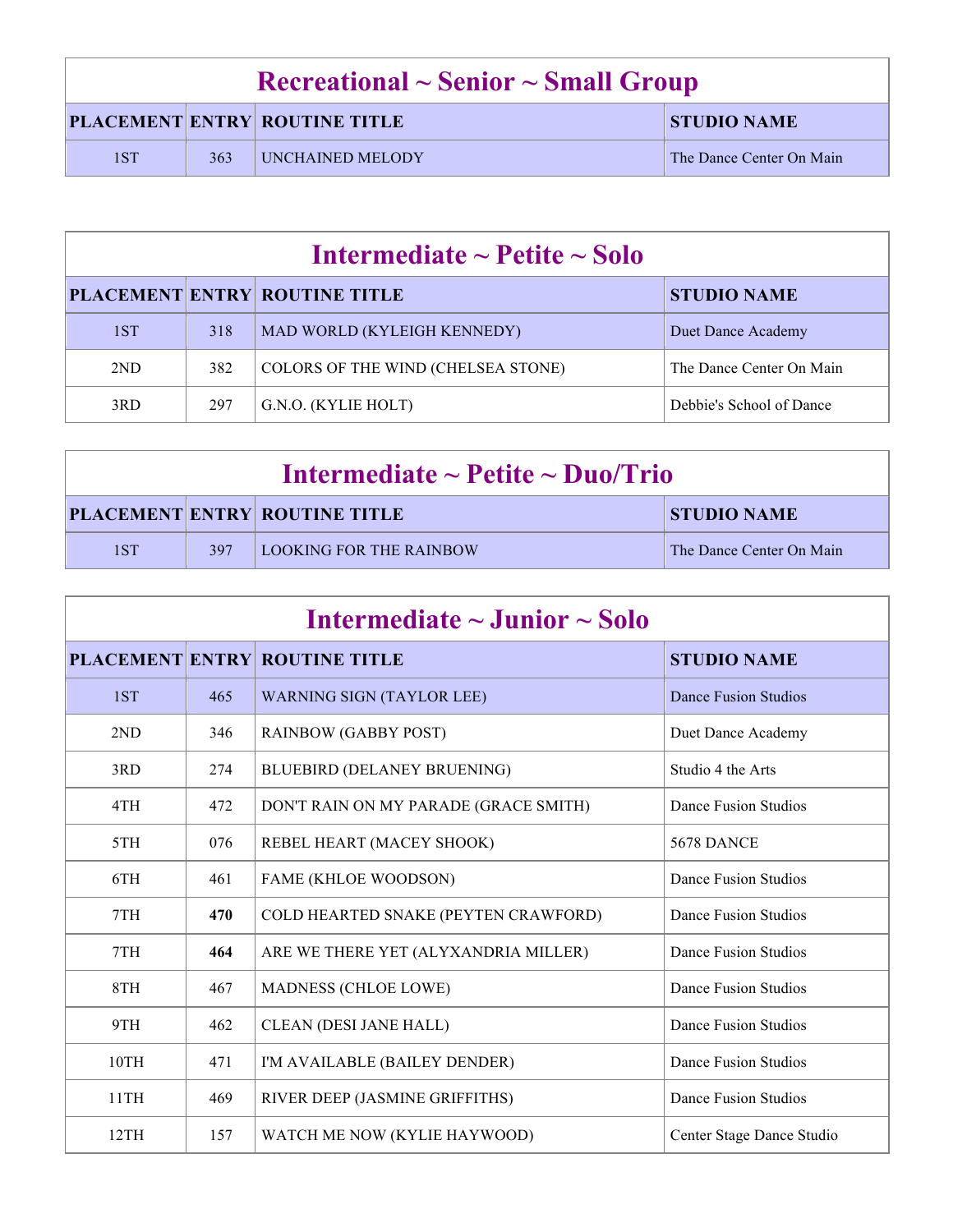| 13TH | 463 | MORAL OF THE STORY (HAILEY FAIRCLOTH) | Dance Fusion Studios |
|------|-----|---------------------------------------|----------------------|
| 14TH | 077 | WONDERING (OLIVIA SERENO)             | 5678 DANCE           |
| 15TH | 272 | <b>CORNER (CARSON GODWIN)</b>         | Studio 4 the Arts    |
| 16TH | 153 | HEAD ABOVE WATER (MAKAYLA GANDY)      | Alicia's All-Stars   |

| Intermediate $\sim$ Junior $\sim$ Duo/Trio |     |                                      |                      |  |
|--------------------------------------------|-----|--------------------------------------|----------------------|--|
|                                            |     | <b>PLACEMENT ENTRY ROUTINE TITLE</b> | <b>STUDIO NAME</b>   |  |
| 1ST                                        | 496 | <b>CLOWN</b>                         | Dance Fusion Studios |  |
| 2ND                                        | 331 | <b>BAD NAME</b>                      | Duet Dance Academy   |  |
| 3RD                                        | 494 | <b>CARRY YOU</b>                     | Dance Fusion Studios |  |
| 4TH                                        | 488 | YOU WILL BE FOUND                    | Dance Fusion Studios |  |
| 5TH                                        | 248 | <b>I LOOK SO CUTE</b>                | Studio 4 the Arts    |  |
| 6TH                                        | 495 | <b>GLORY</b>                         | Dance Fusion Studios |  |
| 7TH                                        | 480 | <b>AMAZING MAYZIE</b>                | Dance Fusion Studios |  |
| 8TH                                        | 163 | <b>STAND BY YOU</b>                  | Alicia's All-Stars   |  |

| Intermediate $\sim$ Junior $\sim$ Small Group |     |                                      |                          |
|-----------------------------------------------|-----|--------------------------------------|--------------------------|
|                                               |     | <b>PLACEMENT ENTRY ROUTINE TITLE</b> | <b>STUDIO NAME</b>       |
| 1ST                                           | 335 | <b>GRAVEYARD</b>                     | Duet Dance Academy       |
| 2ND                                           | 509 | PURPLE RAIN                          | Dance Fusion Studios     |
| 3RD                                           | 323 | <b>COINCIDANCE</b>                   | Duet Dance Academy       |
| 4TH                                           | 501 | <b>RUNAWAY</b>                       | Dance Fusion Studios     |
| 5TH                                           | 048 | <b>DREAM</b>                         | Southern Dance Precision |
| 5TH                                           | 088 | <b>RAINBOW</b>                       | <b>5678 DANCE</b>        |
| 6TH                                           | 233 | <b>FAMILY TREE</b>                   | Studio 4 the Arts        |
| 7TH                                           | 093 | PROUD MARY                           | <b>5678 DANCE</b>        |
| 8TH                                           | 394 | <b>HEY PACHUCO</b>                   | The Dance Center On Main |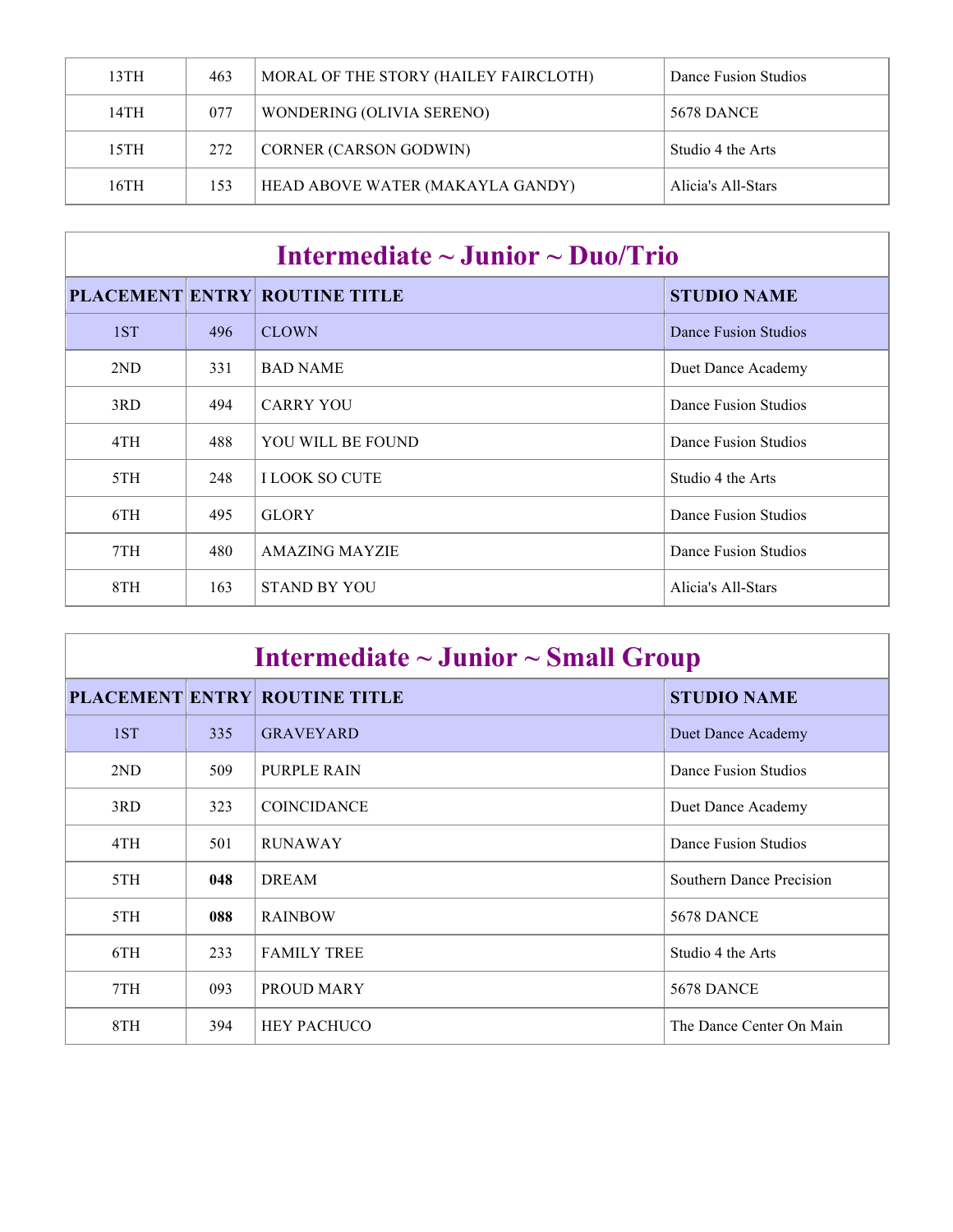| Intermediate $\sim$ Junior $\sim$ Large Group |     |                                      |                           |
|-----------------------------------------------|-----|--------------------------------------|---------------------------|
|                                               |     | <b>PLACEMENT ENTRY ROUTINE TITLE</b> | <b>STUDIO NAME</b>        |
| 1ST                                           | 256 | <b>WATER</b>                         | Studio 4 the Arts         |
| 2ND                                           | 239 | <b>BABY I'M A STAR</b>               | Studio 4 the Arts         |
| 3RD                                           | 296 | <b>MEET THE JETSONS</b>              | Sole Impulse Dance Studio |
| 4TH                                           | 146 | PIECE BY PIECE                       | nix dance studio          |
| 5TH                                           | 170 | <b>RESCUE</b>                        | Alicia's All-Stars        |
| 6TH                                           | 135 | <b>ORCHESTRA</b>                     | nix dance studio          |
| 7TH                                           | 453 | <b>CALIFORNIA GIRLS</b>              | Dance Fusion Studios      |
| 7TH                                           | 358 | <b>HALLELUJA</b>                     | Duet Dance Academy        |

| Intermediate $\sim$ Junior $\sim$ Line |     |                                      |                      |
|----------------------------------------|-----|--------------------------------------|----------------------|
|                                        |     | <b>PLACEMENT ENTRY ROUTINE TITLE</b> | <b>STUDIO NAME</b>   |
| 1ST                                    | 431 | <b>A CYNTHIA ERIVO TRIBUTE</b>       | Dance Fusion Studios |

| Intermediate $\sim$ Junior $\sim$ Production |     |                                      |                                 |
|----------------------------------------------|-----|--------------------------------------|---------------------------------|
|                                              |     | <b>PLACEMENT ENTRY ROUTINE TITLE</b> | <b>STUDIO NAME</b>              |
| 1ST                                          | 065 | <b>TOYS GONE WILD</b>                | <b>Southern Dance Precision</b> |

| Intermediate $\sim$ Teen $\sim$ Solo |     |                                          |                                 |
|--------------------------------------|-----|------------------------------------------|---------------------------------|
|                                      |     | <b>PLACEMENT ENTRY ROUTINE TITLE</b>     | <b>STUDIO NAME</b>              |
| 1ST                                  | 027 | TAKE IT ALL (JORDAN SMITH)               | <b>Sharpsburg Dance Academy</b> |
| 2ND                                  | 497 | JUST THE TWO OF US (NONYE BRANTLEY)      | Dance Fusion Studios            |
| 3RD                                  | 506 | I'D RATHER GO BLIND (BROOKLYNN CRAWFORD) | Dance Fusion Studios            |
| 4TH                                  | 254 | YELLOW (KIRSTEN CARAWAY)                 | Studio 4 the Arts               |
| 5TH                                  | 491 | I HAVE NOTHING (ARIA FISHER)             | Dance Fusion Studios            |
| 6TH                                  | 502 | DON'T MISS YOU (KENEDI LOWE)             | Dance Fusion Studios            |
| 7TH                                  | 505 | I'M IN HERE (PHOENIX LEY)                | Dance Fusion Studios            |
| 8TH                                  | 094 | HUMAN (HENDRIX CAUSEY)                   | <b>5678 DANCE</b>               |
| 9TH                                  | 244 | COOLIN' (JAMES GOULDEN)                  | Studio 4 the Arts               |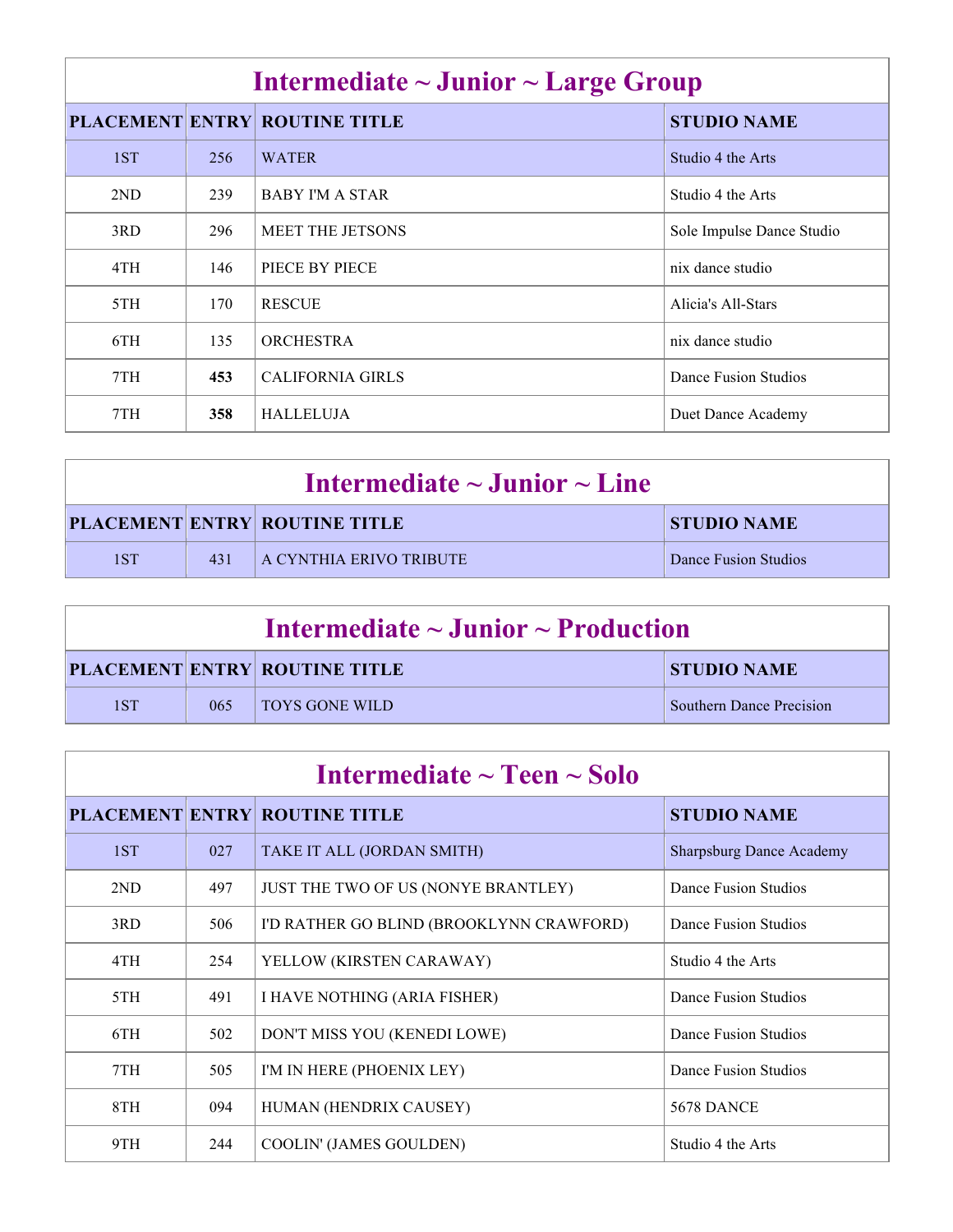| 10TH | 223 | WHY GOD (KATIE WALDROP)                 | Barbara's Studio of Dance       |
|------|-----|-----------------------------------------|---------------------------------|
| 11TH | 097 | SEE WHAT I WANNA SEE (KAITLYN MCDONALD) | <b>5678 DANCE</b>               |
| 12TH | 159 | ARE YOU WITH ME (MEGAN MCNAMARA)        | Alicia's All-Stars              |
| 13TH | 205 | HOT LIKE WOW (PAIZLEE TICE)             | The MVMNT Dance Centre          |
| 14TH | 500 | POKER FACE (BAILEY TABOR)               | Dance Fusion Studios            |
| 14TH | 400 | REMEMBRANCES (RYLEN JO RAMPY)           | The Dance Center On Main        |
| 15TH | 271 | CAME HERE FOR LOVE (ZION BARNUM)        | Studio 4 the Arts               |
| 15TH | 098 | WHAT A MAN GOTTA DO (AUTUMN YORK)       | 5678 DANCE                      |
| 16TH | 366 | <b>JULIA (ALLY WALKER)</b>              | The Dance Center On Main        |
| 17TH | 485 | FALLING (OLIVIA CRAIN)                  | Dance Fusion Studios            |
| 18TH | 227 | I SEE FIRE (GREY BAZEMORE)              | Studio 4 the Arts               |
| 19TH | 484 | PURE IMAGINATION (SAVANNAH NORTELUS)    | Dance Fusion Studios            |
| 20TH | 492 | TILL NOW (MADISON ALARCON-DUQUE)        | Dance Fusion Studios            |
| 20TH | 327 | <b>SLUMBER (KATE MARTIN)</b>            | Duet Dance Academy              |
| 20TH | 024 | ALL I WANT (EMILY SHRIDE)               | <b>Sharpsburg Dance Academy</b> |

| Intermediate $\sim$ Teen $\sim$ Duo/Trio |     |                                      |                                 |
|------------------------------------------|-----|--------------------------------------|---------------------------------|
|                                          |     | <b>PLACEMENT ENTRY ROUTINE TITLE</b> | <b>STUDIO NAME</b>              |
| 1ST                                      | 477 | <b>I LOOK TO YOU</b>                 | Dance Fusion Studios            |
| 1ST                                      | 459 | <b>BURN</b>                          | Dance Fusion Studios            |
| 2ND                                      | 457 | <b>DOOMED</b>                        | Dance Fusion Studios            |
| 3RD                                      | 458 | <b>GUNS AND SHIPS</b>                | Dance Fusion Studios            |
| 4TH                                      | 474 | <b>WOMAN UP</b>                      | Dance Fusion Studios            |
| 4TH                                      | 082 | <b>TELEPHONE</b>                     | 5678 DANCE                      |
| 5TH                                      | 476 | <b>EVERYWHERE I GO</b>               | Dance Fusion Studios            |
| 6TH                                      | 348 | <b>BAD</b>                           | Duet Dance Academy              |
| 7TH                                      | 238 | <b>LIKE A STAR</b>                   | Studio 4 the Arts               |
| 8TH                                      | 025 | <b>SHINE A LIGHT</b>                 | <b>Sharpsburg Dance Academy</b> |
| 9TH                                      | 473 | <b>IT'S LIKE THAT</b>                | <b>Dance Fusion Studios</b>     |
| 10TH                                     | 197 | DON'T RAIN ON MY PARADE              | The MVMNT Dance Centre          |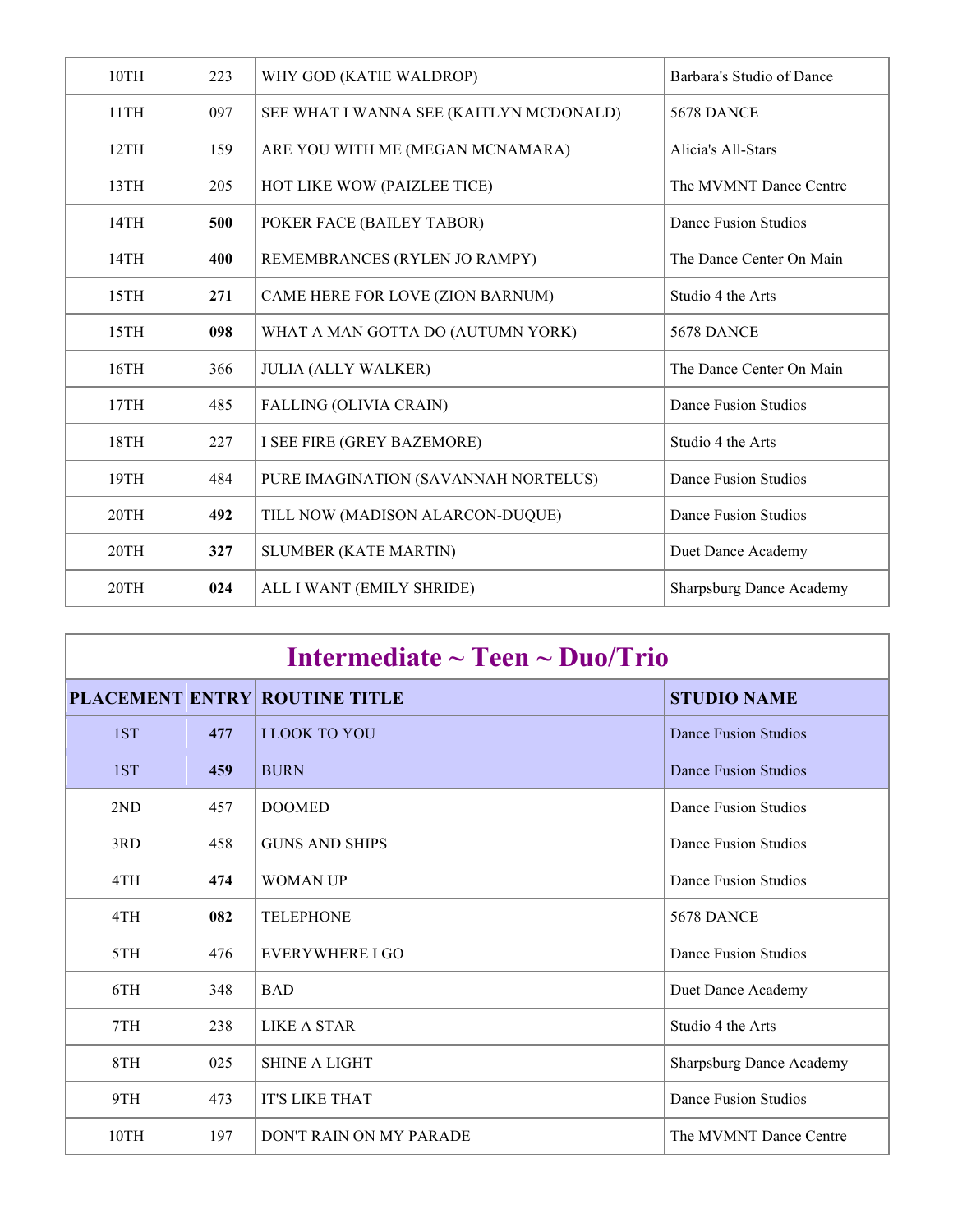| 1TH  | 053 | NO SWINGGITY  | <b>Southern Dance Precision</b> |
|------|-----|---------------|---------------------------------|
| 12TH | 086 | <b>MOMENT</b> | <b>5678 DANCE</b>               |

| Intermediate $\sim$ Teen $\sim$ Small Group |     |                                      |                                 |
|---------------------------------------------|-----|--------------------------------------|---------------------------------|
|                                             |     | <b>PLACEMENT ENTRY ROUTINE TITLE</b> | <b>STUDIO NAME</b>              |
| 1ST                                         | 066 | <b>DESTINATION</b>                   | <b>Sharpsburg Dance Academy</b> |
| 2ND                                         | 015 | <b>RADIATOR</b>                      | <b>Sharpsburg Dance Academy</b> |
| 2ND                                         | 521 | <b>IMPOSSIBLE DREAMS</b>             | <b>Dance Fusion Studios</b>     |
| 3RD                                         | 288 | $I-G-G-Y$                            | Sole Impulse Dance Studio       |
| 4TH                                         | 172 | A LITTLE PARTY                       | Alicia's All-Stars              |
| 5TH                                         | 164 | TO DIE FOR                           | Alicia's All-Stars              |
| 6TH                                         | 126 | <b>BLACK PARADE</b>                  | Price Performing Arts Center    |
| 7TH                                         | 517 | <b>LOST IT TO TRYING</b>             | Dance Fusion Studios            |
| 8TH                                         | 116 | SAY YOU WON'T LET GO                 | Alicia's All-Stars              |
| 9TH                                         | 513 | THE CHAIN                            | <b>Dance Fusion Studios</b>     |
| 9TH                                         | 111 | <b>LANDSLIDE</b>                     | <b>5678 DANCE</b>               |
| 10TH                                        | 160 | <b>RESCUE</b>                        | nix dance studio                |
| 11TH                                        | 150 | <b>THAT MAN</b>                      | nix dance studio                |
| 12TH                                        | 155 | <b>STOLE THE SHOW</b>                | nix dance studio                |

| Intermediate $\sim$ Teen $\sim$ Large Group |     |                                      |                              |
|---------------------------------------------|-----|--------------------------------------|------------------------------|
|                                             |     | <b>PLACEMENT ENTRY ROUTINE TITLE</b> | <b>STUDIO NAME</b>           |
| 1ST                                         | 543 | <b>QUIET UPTOWN</b>                  | Dance Fusion Studios         |
| 2ND                                         | 141 | WHAT HAS HAPPENED?                   | Price Performing Arts Center |
| 3RD                                         | 173 | <b>SAVAGE</b>                        | Price Performing Arts Center |
| 4TH                                         | 371 | HEART OF THE OCEAN                   | The Dance Center On Main     |
| 5TH                                         | 162 | A MUSICAL                            | Center Stage Dance Studio    |
| 6TH                                         | 143 | <b>SAVAGE</b>                        | Alicia's All-Stars           |
| 7TH                                         | 361 | <b>EARTHQUAKE</b>                    | Sole Impulse Dance Studio    |
| 8TH                                         | 553 | WHEN IT ALL GOES WRONG               | Dance Fusion Studios         |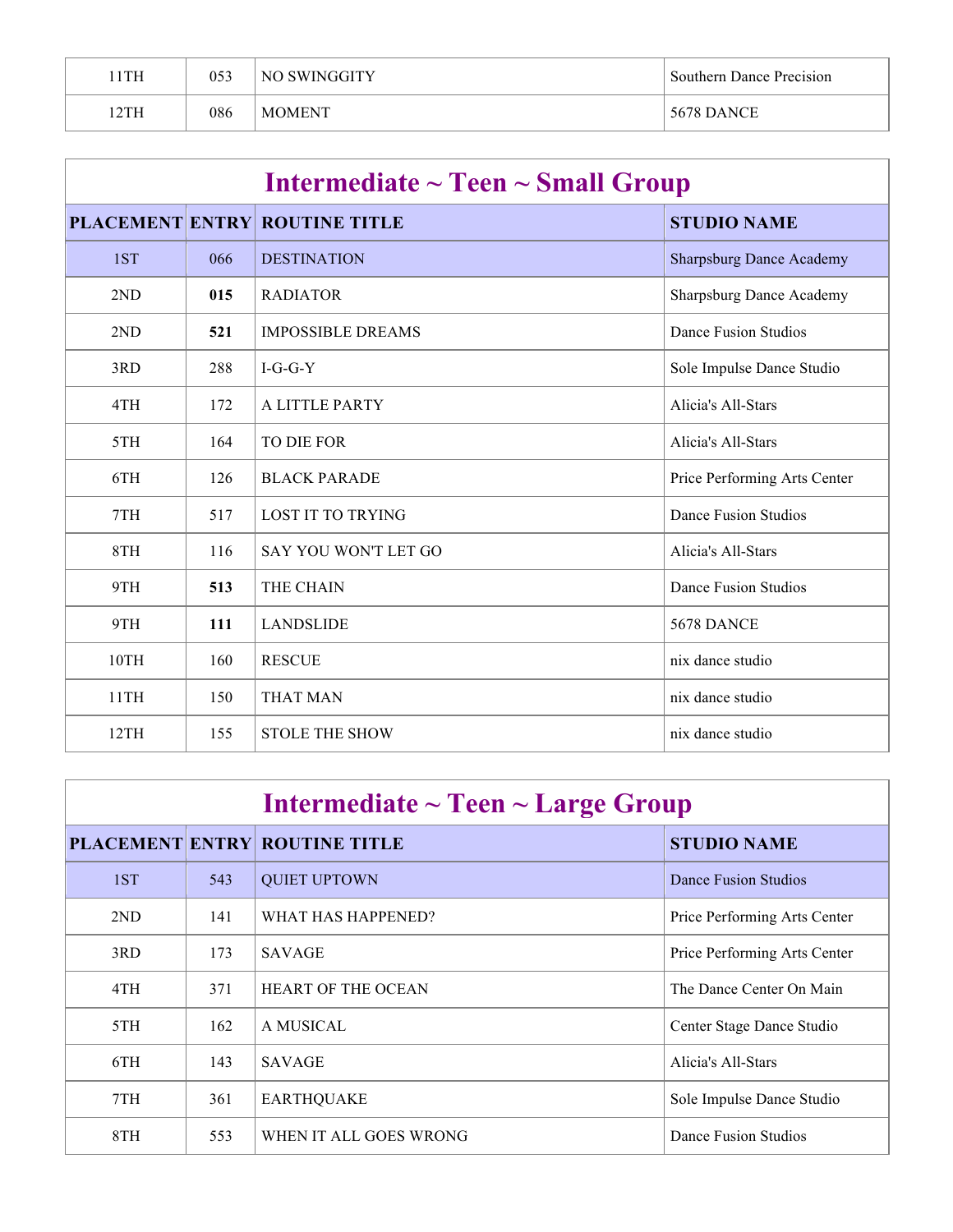| 9TH  | 148 | <b>ATTENTION</b>    | Price Performing Arts Center |
|------|-----|---------------------|------------------------------|
| 10TH | 269 | <b>SURRENDER</b>    | Studio 4 the Arts            |
| 11TH | 403 | DROP DEAD BEAUTIFUL | The Dance Center On Main     |
| 12TH | 117 | WHY NOT ME          | Price Performing Arts Center |

| Intermediate $\sim$ Teen $\sim$ Production |     |                                      |                      |
|--------------------------------------------|-----|--------------------------------------|----------------------|
|                                            |     | <b>PLACEMENT ENTRY ROUTINE TITLE</b> | <b>STUDIO NAME</b>   |
| 1ST                                        | 555 | <b>EREYCHELLA</b>                    | Dance Fusion Studios |

| Intermediate $\sim$ Senior $\sim$ Solo |     |                                                            |                                 |
|----------------------------------------|-----|------------------------------------------------------------|---------------------------------|
|                                        |     | <b>PLACEMENT ENTRY ROUTINE TITLE</b>                       | <b>STUDIO NAME</b>              |
| 1ST                                    | 062 | <b>BROKEN TIES (MACY WADDELL)</b>                          | <b>Sharpsburg Dance Academy</b> |
| 2ND                                    | 548 | DIDN'T WE ALMOST HAVE IT ALL (ASIAH JONES)                 | <b>Dance Fusion Studios</b>     |
| 2ND                                    | 266 | BY THE TIME YOU FINISH YOUR COFFEE (MADISON<br>HUFSTETLER) | Studio 4 the Arts               |
| 3RD                                    | 236 | WEAK SPOT (AUTUMN ELKINS)                                  | Studio 4 the Arts               |
| 4TH                                    | 026 | BE YOURSELF (MADISON MOSIER)                               | <b>Sharpsburg Dance Academy</b> |
| 5TH                                    | 549 | FLY BEFORE YOU FALL (LEA BAILEY)                           | <b>Dance Fusion Studios</b>     |
| 6TH                                    | 343 | MEN IN BLACK (JULIANNA ROBLES)                             | Duet Dance Academy              |
| 7TH                                    | 535 | <b>CREEP (ABIGAIL LUTHER)</b>                              | Dance Fusion Studios            |
| 8TH                                    | 546 | WITH LOVE (LIISI SCHNIPPERT)                               | Dance Fusion Studios            |
| 9TH                                    | 128 | <b>BANG BANG (ARIA MABRY)</b>                              | Center Stage Dance Studio       |
| 10TH                                   | 386 | SONGBIRD (ALYSSA HURST)                                    | The Dance Center On Main        |
| 11TH                                   | 377 | AND I AM TELLING YOU (SKYLAR MCCLAIN)                      | The Dance Center On Main        |
| 12TH                                   | 309 | NEEDED ME (ALAINI MOORE)                                   | <b>Brittany's Dance Academy</b> |
| 13TH                                   | 235 | APALE' (ISABELLA DANIEL)                                   | Studio 4 the Arts               |
| 14TH                                   | 144 | HUMAN (MADISON BREWER)                                     | Center Stage Dance Studio       |
| 15TH                                   | 250 | STRANGE (SYANA ETIENNE)                                    | Studio 4 the Arts               |
| 16TH                                   | 252 | LET YOU KNOW (KAILEY LAHTI)                                | Studio 4 the Arts               |
| 17TH                                   | 032 | SAME SUN (MOLLY WADDELL)                                   | <b>Sharpsburg Dance Academy</b> |
| 18TH                                   | 259 | DEEP END (SARAH MILLER)                                    | Studio 4 the Arts               |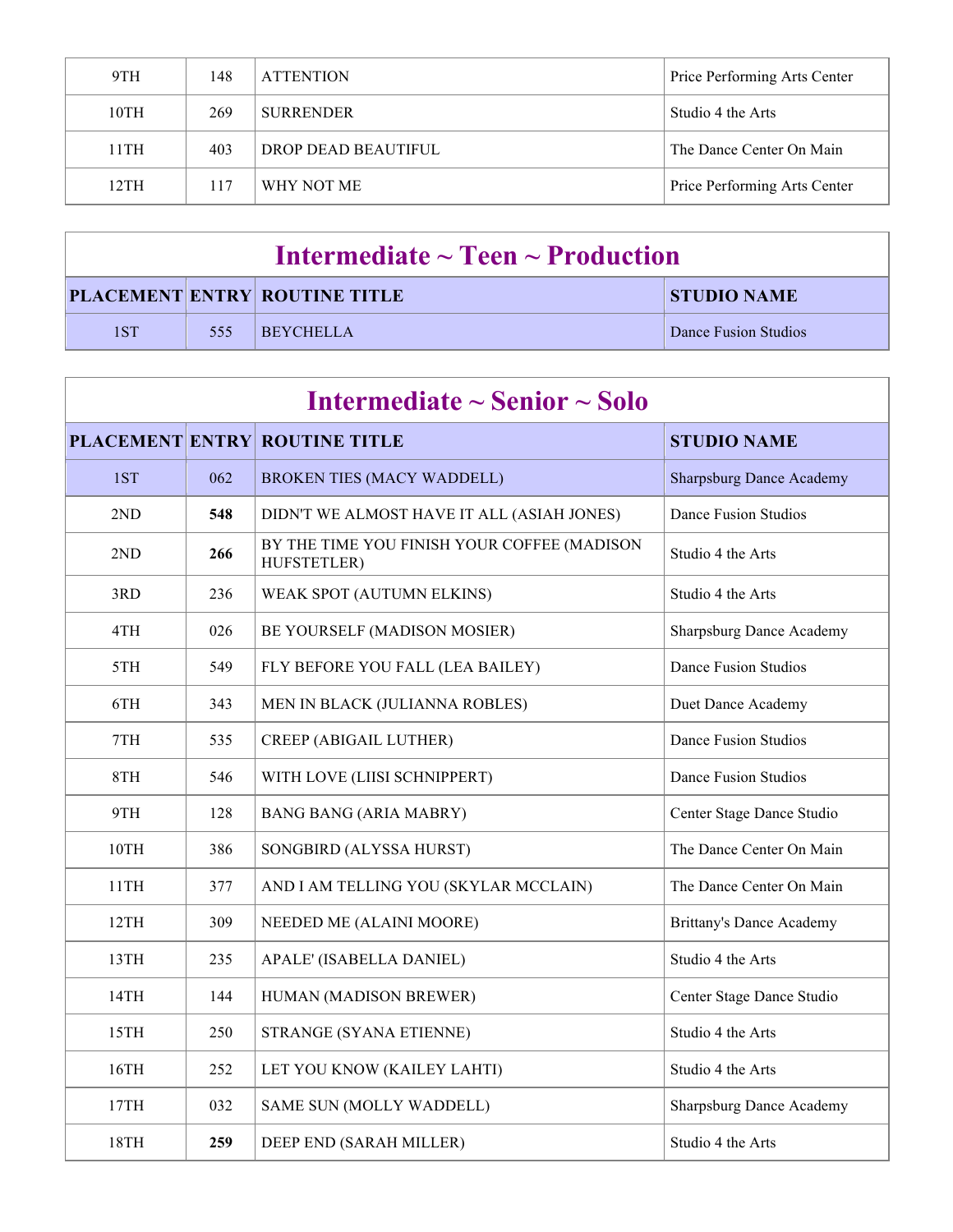| 18TH | 319 | COLLIDING (GIANNA POST)                    | Duet Dance Academy       |
|------|-----|--------------------------------------------|--------------------------|
| 19TH | 378 | <b>I'D RATHER GO BLIND (KORTNEY SCOTT)</b> | The Dance Center On Main |
| 20TH | 540 | I PUT A SPELL ON YOU (ORIE WHITE)          | Dance Fusion Studios     |

| Intermediate $\sim$ Senior $\sim$ Duo/Trio |     |                                      |                                 |
|--------------------------------------------|-----|--------------------------------------|---------------------------------|
|                                            |     | <b>PLACEMENT ENTRY ROUTINE TITLE</b> | <b>STUDIO NAME</b>              |
| 1ST                                        | 527 | <b>ASHES</b>                         | Dance Fusion Studios            |
| 2ND                                        | 340 | 90 DAYS                              | Duet Dance Academy              |
| 3RD                                        | 178 | <b>CHILLS</b>                        | Center Stage Dance Studio       |
| 3RD                                        | 251 | <b>WATCH ME READ YOU</b>             | Studio 4 the Arts               |
| 4TH                                        | 149 | ON OUR OWN                           | Center Stage Dance Studio       |
| 5TH                                        | 020 | <b>IF I CLOSE MY EYES</b>            | Sharpsburg Dance Academy        |
| 6TH                                        | 005 | <b>CLOSER</b>                        | <b>Sharpsburg Dance Academy</b> |
| 7TH                                        | 171 | <b>HOMETOWN GLORY</b>                | Center Stage Dance Studio       |
| 8TH                                        | 375 | NEW BEGINNINGS                       | The Dance Center On Main        |
| 9TH                                        | 237 | <b>PERFECT</b>                       | Studio 4 the Arts               |
| 10TH                                       | 119 | THE KARDASHIANS                      | Center Stage Dance Studio       |

| Intermediate $\sim$ Senior $\sim$ Small Group |     |                                      |                           |
|-----------------------------------------------|-----|--------------------------------------|---------------------------|
|                                               |     | <b>PLACEMENT ENTRY ROUTINE TITLE</b> | <b>STUDIO NAME</b>        |
| 1ST                                           | 554 | <b>NANCY MULLIGAN</b>                | Dance Fusion Studios      |
| 1ST                                           | 534 | <b>DESTINATIONS</b>                  | Dance Fusion Studios      |
| 2ND                                           | 391 | WHAT THE WORLD NEED NOW              | The Dance Center On Main  |
| 3RD                                           | 532 | WIND BENEATH MY WINGS                | Dance Fusion Studios      |
| 4TH                                           | 345 | <b>REASONS</b>                       | Duet Dance Academy        |
| 5TH                                           | 174 | CLOSING IN ON THE OTHER SIDE         | Center Stage Dance Studio |
| 6TH                                           | 270 | <b>THIS GIRL</b>                     | Studio 4 the Arts         |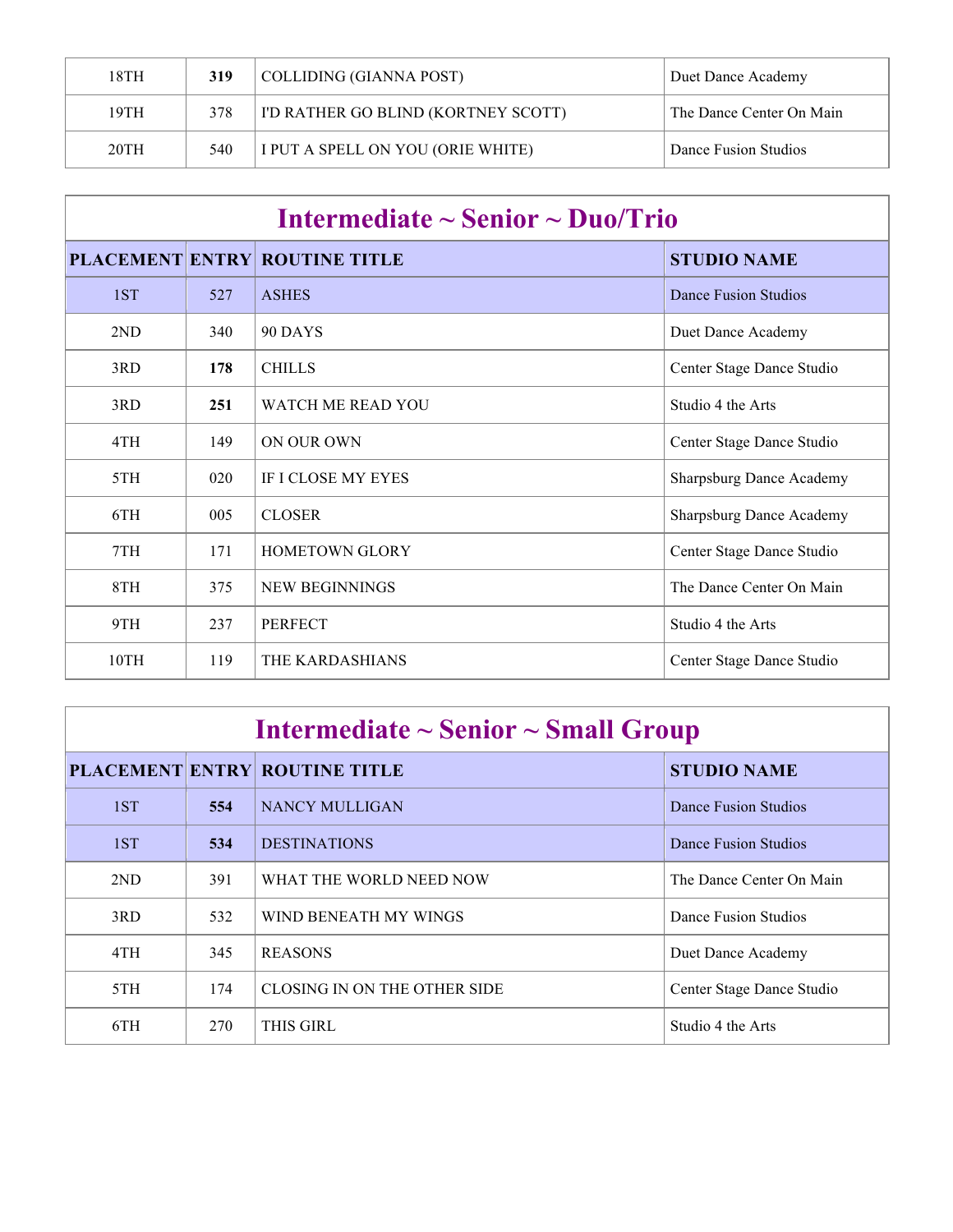| Intermediate $\sim$ Senior $\sim$ Large Group |     |                                      |                          |
|-----------------------------------------------|-----|--------------------------------------|--------------------------|
|                                               |     | <b>PLACEMENT ENTRY ROUTINE TITLE</b> | <b>STUDIO NAME</b>       |
| 1ST                                           | 538 | <b>JUST BREATHE</b>                  | Dance Fusion Studios     |
| 2ND                                           | 444 | <b>TURNING PAGE</b>                  | Dance Fusion Studios     |
| 3RD                                           | 243 | <b>ENDING</b>                        | Studio 4 the Arts        |
| 4TH                                           | 257 | POST THAT                            | Studio 4 the Arts        |
| 5TH                                           | 399 | CELL BLOCK TANGO                     | The Dance Center On Main |
| 6TH                                           | 225 | <b>BLOW</b>                          | Studio 4 the Arts        |

| Intermediate $\sim$ Senior $\sim$ Line |     |                                      |                    |
|----------------------------------------|-----|--------------------------------------|--------------------|
|                                        |     | <b>PLACEMENT ENTRY ROUTINE TITLE</b> | <b>STUDIO NAME</b> |
| 1ST                                    | 273 | DECADE OF DANCE                      | Studio 4 the Arts  |

| Intermediate $\sim$ Senior $\sim$ Production |     |                                      |                      |
|----------------------------------------------|-----|--------------------------------------|----------------------|
|                                              |     | <b>PLACEMENT ENTRY ROUTINE TITLE</b> | <b>STUDIO NAME</b>   |
| 1ST                                          | 416 | <b>BIGGEST BLAME FOOL</b>            | Dance Fusion Studios |

| Elite $\sim$ Junior $\sim$ Solo |     |                                      |                          |
|---------------------------------|-----|--------------------------------------|--------------------------|
|                                 |     | <b>PLACEMENT ENTRY ROUTINE TITLE</b> | <b>STUDIO NAME</b>       |
| 1ST                             | 380 | NEVER ENOUGH (CHARLIE STONE)         | The Dance Center On Main |
| 2ND                             | 401 | NATURE BOY (AUBRIE BARBER)           | The Dance Center On Main |

| Elite ~ Junior ~ Duo/Trio |     |                                      |                          |
|---------------------------|-----|--------------------------------------|--------------------------|
|                           |     | <b>PLACEMENT ENTRY ROUTINE TITLE</b> | <b>STUDIO NAME</b>       |
| 1ST                       | 390 | WHAT HAVE YOU DONE FOR ME LATELY     | The Dance Center On Main |

| Elite $\sim$ Junior $\sim$ Small Group |     |                                      |                          |
|----------------------------------------|-----|--------------------------------------|--------------------------|
|                                        |     | <b>PLACEMENT ENTRY ROUTINE TITLE</b> | <b>STUDIO NAME</b>       |
| 1ST                                    | 385 | <b>IMOST SPECIAL FRIEND</b>          | The Dance Center On Main |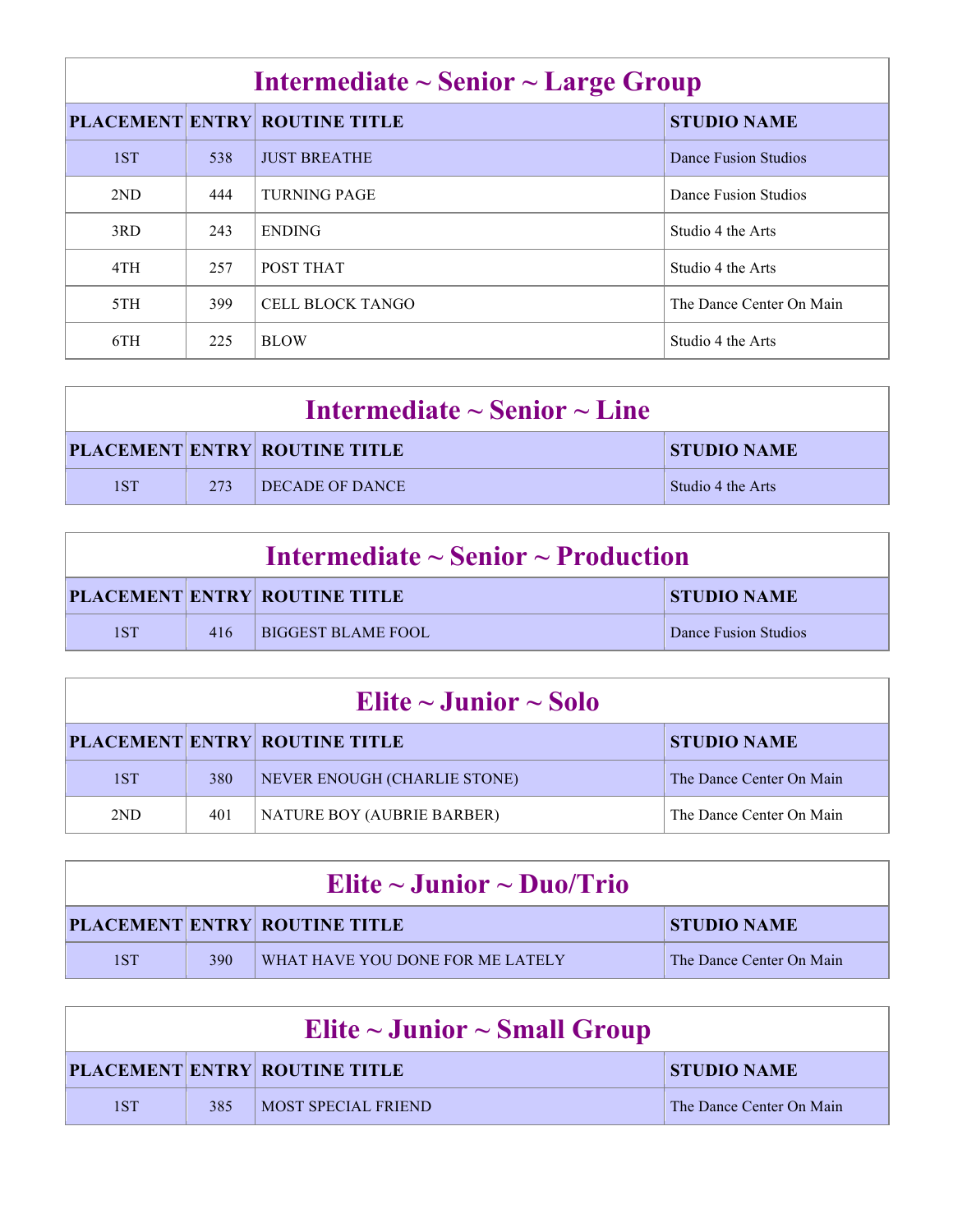| Elite $\sim$ Teen $\sim$ Solo |     |                                      |                                 |  |
|-------------------------------|-----|--------------------------------------|---------------------------------|--|
|                               |     | <b>PLACEMENT ENTRY ROUTINE TITLE</b> | <b>STUDIO NAME</b>              |  |
| 1ST                           | 037 | TIMES FLIES (SIDNEY BROWN)           | <b>Sharpsburg Dance Academy</b> |  |
| 2ND                           | 034 | <b>BRUISES (PIPER BENNETT)</b>       | <b>Southern Dance Precision</b> |  |
| 3RD                           | 381 | BYGONE (CAROLINE WILDER)             | The Dance Center On Main        |  |

| Elite $\sim$ Teen $\sim$ Duo/Trio |     |                                      |                          |
|-----------------------------------|-----|--------------------------------------|--------------------------|
|                                   |     | <b>PLACEMENT ENTRY ROUTINE TITLE</b> | STUDIO NAME              |
| 1ST                               | 368 | <b>LEAN ON ME</b>                    | The Dance Center On Main |

| Elite $\sim$ Teen $\sim$ Small Group |     |                                      |                           |  |
|--------------------------------------|-----|--------------------------------------|---------------------------|--|
|                                      |     | <b>PLACEMENT ENTRY ROUTINE TITLE</b> | <b>STUDIO NAME</b>        |  |
| 1ST                                  | 292 | <b>FAR EAST MOVEMENT</b>             | Sole Impulse Dance Studio |  |

| Elite $\sim$ Senior $\sim$ Solo |     |                                                      |                           |  |
|---------------------------------|-----|------------------------------------------------------|---------------------------|--|
|                                 |     | <b>PLACEMENT ENTRY ROUTINE TITLE</b>                 | <b>STUDIO NAME</b>        |  |
| 1ST                             | 541 | STILL I RISE (JORDON WOOLRIDGE)                      | Dance Fusion Studios      |  |
| 2ND                             | 547 | LISTEN (VICTORIA HOLT)                               | Dance Fusion Studios      |  |
| 3RD                             | 011 | <b>GOODBYE YELLOW BRICK ROAD (MARY</b><br>ARMSTRONG) | Southern Dance Precision  |  |
| 4TH                             | 355 | WHEN DOVES CRY (HAILEY ROE)                          | Duet Dance Academy        |  |
| 5TH                             | 100 | IS THAT ALRIGHT (MALLARY BALES)                      | <b>5678 DANCE</b>         |  |
| 6TH                             | 106 | TO DIE FOR (EMILY ALONSO)                            | <b>5678 DANCE</b>         |  |
| 7TH                             | 166 | CURIOUS YELLOW (JENNA KINSAUL)                       | Center Stage Dance Studio |  |
| 8TH                             | 383 | DESPERADO (ZOE BRAGGS)                               | The Dance Center On Main  |  |
| 9TH                             | 524 | IMAGINE (GRACE DENNIG)                               | Dance Fusion Studios      |  |

| Elite ~ Senior ~ Duo/Trio |     |                                      |                                 |  |
|---------------------------|-----|--------------------------------------|---------------------------------|--|
|                           |     | <b>PLACEMENT ENTRY ROUTINE TITLE</b> | <b>STUDIO NAME</b>              |  |
| 1ST                       | 096 | <b>FEELING GOOD</b>                  | <b>5678 DANCE</b>               |  |
| 2ND                       | 006 | CHASING CARS                         | <b>Southern Dance Precision</b> |  |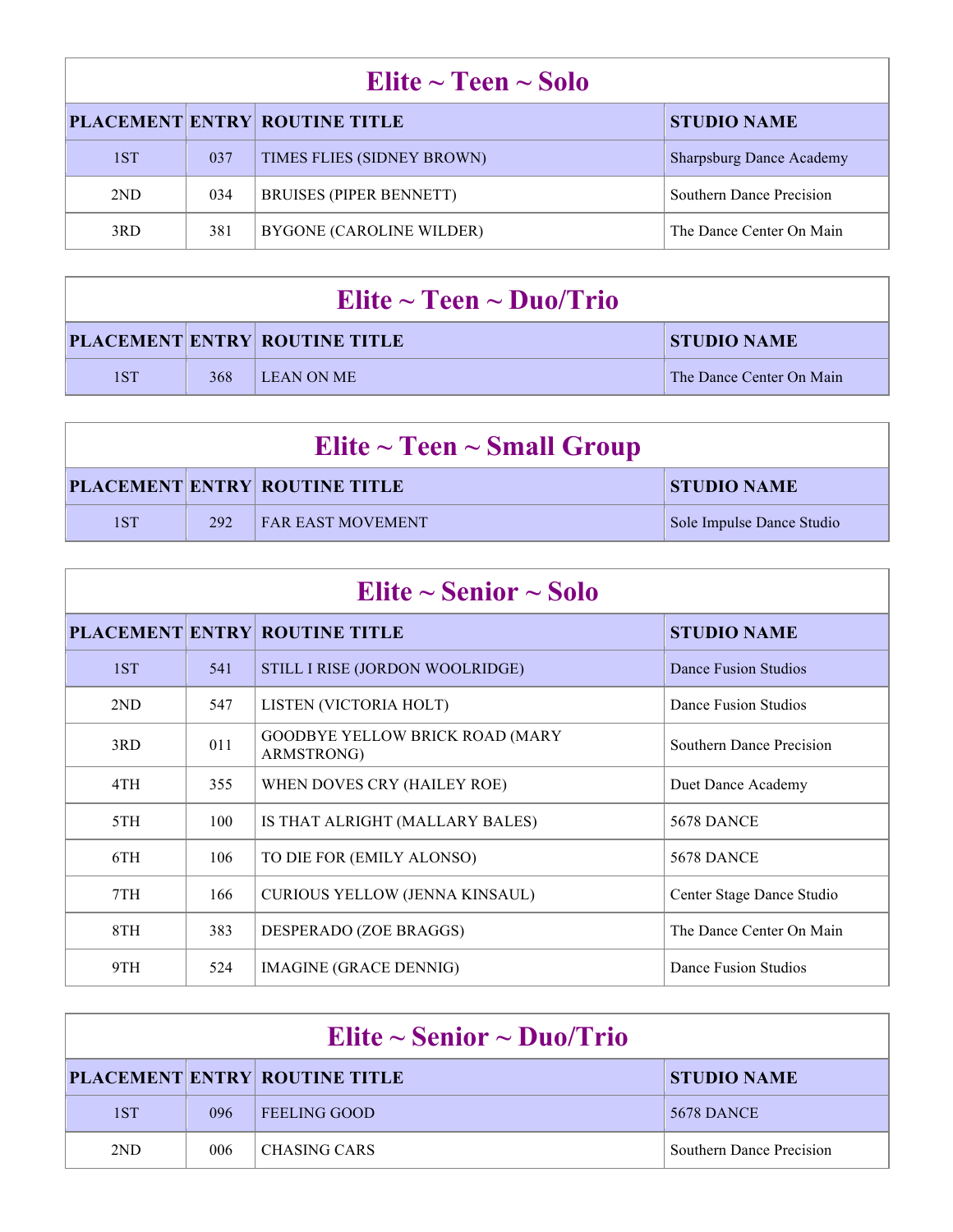| 3RD | 414 | <b>EARNED IT</b>   | Dance Fusion Studios |
|-----|-----|--------------------|----------------------|
| 4TH | 478 | <b>LOOK</b>        | Dance Fusion Studios |
| 5TH | 522 | ONE MOMENT IN TIME | Dance Fusion Studios |
| 6TH | 105 | <b>FOOTPRINTS</b>  | <b>5678 DANCE</b>    |

| Elite $\sim$ Senior $\sim$ Small Group |     |                                      |                                 |  |
|----------------------------------------|-----|--------------------------------------|---------------------------------|--|
|                                        |     | <b>PLACEMENT ENTRY ROUTINE TITLE</b> | <b>STUDIO NAME</b>              |  |
| 1ST                                    | 460 | <b>INSENSITIVE</b>                   | Dance Fusion Studios            |  |
| 2ND                                    | 090 | I DON'T THINK ABOUT YOU              | <b>5678 DANCE</b>               |  |
| 3RD                                    | 054 | <b>WAVES</b>                         | <b>Southern Dance Precision</b> |  |
| 4TH                                    | 302 | <b>BOYS</b>                          | Sole Impulse Dance Studio       |  |
| 5TH                                    | 113 | WILD HEARTS                          | <b>5678 DANCE</b>               |  |

| Elite $\sim$ Senior $\sim$ Large Group |     |                                      |                                 |  |
|----------------------------------------|-----|--------------------------------------|---------------------------------|--|
|                                        |     | <b>PLACEMENT ENTRY ROUTINE TITLE</b> | <b>STUDIO NAME</b>              |  |
| 1ST                                    | 044 | DANCING OUEEN                        | <b>Southern Dance Precision</b> |  |

## **Specialty Overall Awards**

| Miss 11 & Under Photogenic             | <b>Delaney Bruening</b>   | Studio 4 The Arts           |                          |  |
|----------------------------------------|---------------------------|-----------------------------|--------------------------|--|
| Miss 12 & Over Photogenic              | Rylen Jo Rampy            |                             | The Dance Center on Main |  |
| <b>Regional Title Winners</b>          |                           |                             |                          |  |
| Miss Petite Fusion                     | Kyleigh Kennedy           |                             | Duet Dance Academy       |  |
| Miss Junior Fusion                     | <b>Delaney Bruening</b>   | Studio 4 The Arts           |                          |  |
| Miss Teen Fusion                       | <b>Brooklyn Crawford</b>  | <b>Dance Fusion Studios</b> |                          |  |
| <b>Miss Fusion</b>                     | <b>Madison Hufstetter</b> | Dance Fusion Studios        |                          |  |
| <b>Fusion Spirit Award</b>             | Debbie's School of Dance  |                             |                          |  |
| <b>Fusion Show Star</b>                |                           |                             |                          |  |
| 11 & Under                             | "Orchestra"               |                             | Nix Dance Studio         |  |
| 12 & Over                              | "A Cynthia Erivo Tribute" |                             | Dance Fusion Studios     |  |
| <b>ADCC Studio of Excellence Award</b> | Studio 4 The Arts         |                             |                          |  |